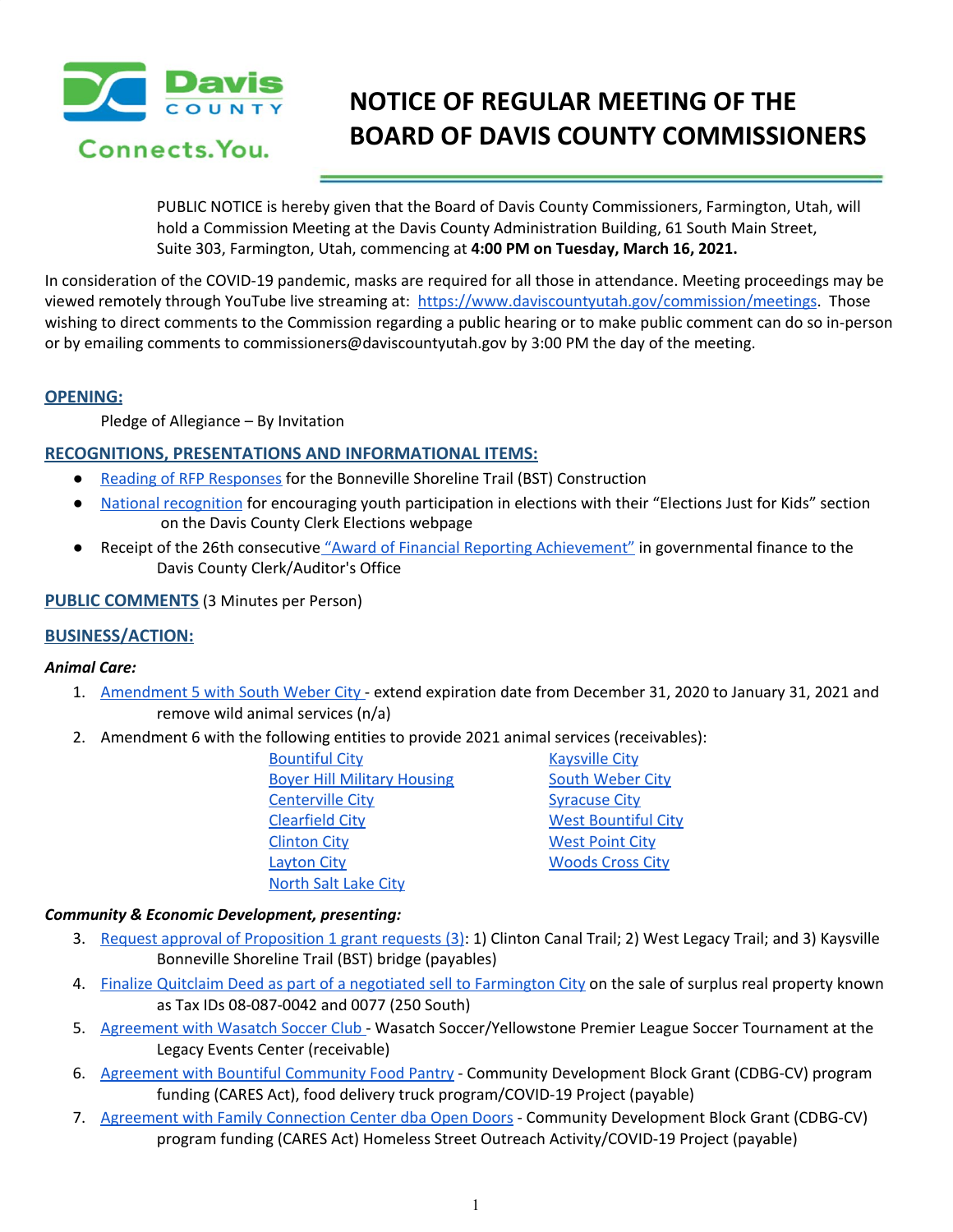- 8. [Agreement](https://drive.google.com/file/d/1YTDvBlKrr5mVW20uW7CHKC-A19rKTJPy/view?usp=drivesdk) with Davis Behavioral Health for Community Development Block Grant (CDBG-CV) program funding (CARES Act) for the Vehicle Replacement Project (payable)
- 9. [Amendment](https://drive.google.com/file/d/11AxoVUp91Y1RCuGa9KMfyF2OZjSGU-Kk/view?usp=drivesdk) with Davis Behavioral Health Community Development Block Grant (CDBG-CV) for the Outreach & Community Cares Track Support Project/COVID-19 Pandemic Activity (Project 196) (payable)

#### *Clerk/Auditor's Office, presenting:*

10. [Amendment](https://drive.google.com/file/d/102PDK1qGj5MktMb9isWTc_3JdCZ4T_2m/view?usp=drivesdk) with Crown Castle - notice to sublease a portion of tower site (Animal Care) to DISH Network (n/a)

#### *Commission Office, presenting:*

11. [Reappointments](https://drive.google.com/file/d/14of2DklCGYtOdIFD18rg5ge51MG8Dg3n/view?usp=drivesdk) of Tracy Probert and John Nixon as rotating members on the Davis County Audit Committee

#### *Facilities, presenting:*

12. [Agreement](https://drive.google.com/file/d/1DNAcarPfRYWNJUw47uFpkIrxQWqRtM_f/view?usp=drivesdk) with Baker Tile Inc. - tile installation for Valley View Golf Clubhouse restroom remodel (payable)

#### *Information Systems, presenting:*

- 13. Agreement with Journal [Technologies,](https://drive.google.com/file/d/1rCgiSDgVBVf22lNS8HWKb9vAJbSro5T9/view?usp=drivesdk) Inc. professional services for software upgrade eProsecutor Go Live (payable)
- 14. Agreement with Journal [Technologies,](https://drive.google.com/file/d/1SMFMW_ajNxrLpSyv2PeieR-hw8NtFwGR/view?usp=drivesdk) Inc. software license, maintenance and support (payable)
- 15. Amendment with Journal [Technologies,](https://drive.google.com/file/d/1W8yiltqzEn-M0ohICcVG8RUJG_YZYA1b/view?usp=drivesdk) Inc. renewal of JustWare (payable)
- 16. Summary list of internet connection users [agreements](https://drive.google.com/file/d/1A3k5vr4dRsQdayHVr78Qawei8RLfKTuA/view?usp=drivesdk) (12) for RediWeb (4th Quarter 2020 & 1st Quarter of 2021) (receivables)

#### *Library, presenting:*

17. [Agreement](https://drive.google.com/file/d/1De4Sbiqpv3MiSWQVEpF1-uHGi_EKK7yB/view?usp=drivesdk) with Utah Library Division - CARES Act funds for digital inclusion and outreach (receivable)

## *Sheriff's Office, presenting:*

- 18. Inter-local [agreement](https://drive.google.com/file/d/1hTW2dBMD07NmcTXtOG3KLXOPjoc4cAeA/view?usp=drivesdk) with Syracuse City form public order unit to respond to civil unrest which may occur in Davis County (payable/receivable)
- 19. Training [Reimbursement](https://drive.google.com/file/d/17Lz0DPU8vPnSYAZLBG1jX_Wti-Cw7zSF/view?usp=drivesdk) Agreement with Gwendoline Seifert Special Functions and Basic Corrections Training, wages, and benefits (receivable)
- 20. Training [Reimbursement](https://drive.google.com/file/d/1Rsiy_ckkFIy-TuVEEV8e3sXrGqD9SX1s/view?usp=drivesdk) Agreement with Alejandro Soria Arroyo Special Functions and Basic Corrections Training, wages and benefits (receivable)
- 21. [Agreement](https://drive.google.com/file/d/1Z6rdEclchqcuIZcP2S3z35v0cPyH-TyN/view?usp=drivesdk) with Prism Systems Corp. installation of security system and camera system for Jail Medical Observation Unit (payable)
- 22. [Agreement](https://drive.google.com/file/d/12F68B8kqHmMSy8D7XW5r6XAzBbfMHArr/view?usp=drivesdk) with Tech Connect provide Powerware and uninterruptible Power System, plus materials and service (payable)
- 23. [Agreement](https://drive.google.com/file/d/1QYi_Tj4SMxpJJfyt9_pGv_wAujjrzqGR/view?usp=drivesdk) with Converus, Inc. term licences for hardware and software programs that detects deception via changes in the eyes (payable)

## **BOARD OF EQUALIZATION:**

Property Tax Register

#### **CONSENT ITEMS:**

- Commission Meeting Minutes: Feb. 16, [2021](https://drive.google.com/file/d/1SUI-pWjWcDXAdol7sV3G2h1lBXNwx_Em/view?usp=drivesdk)
- Special Commission Meeting Minutes: Feb. 19, [2021](https://drive.google.com/file/d/1yssyo0sS-3lAjJ-oAdjAbJVRyDHfkLR0/view?usp=drivesdk)

## **COMMISSIONER COMMENTS**